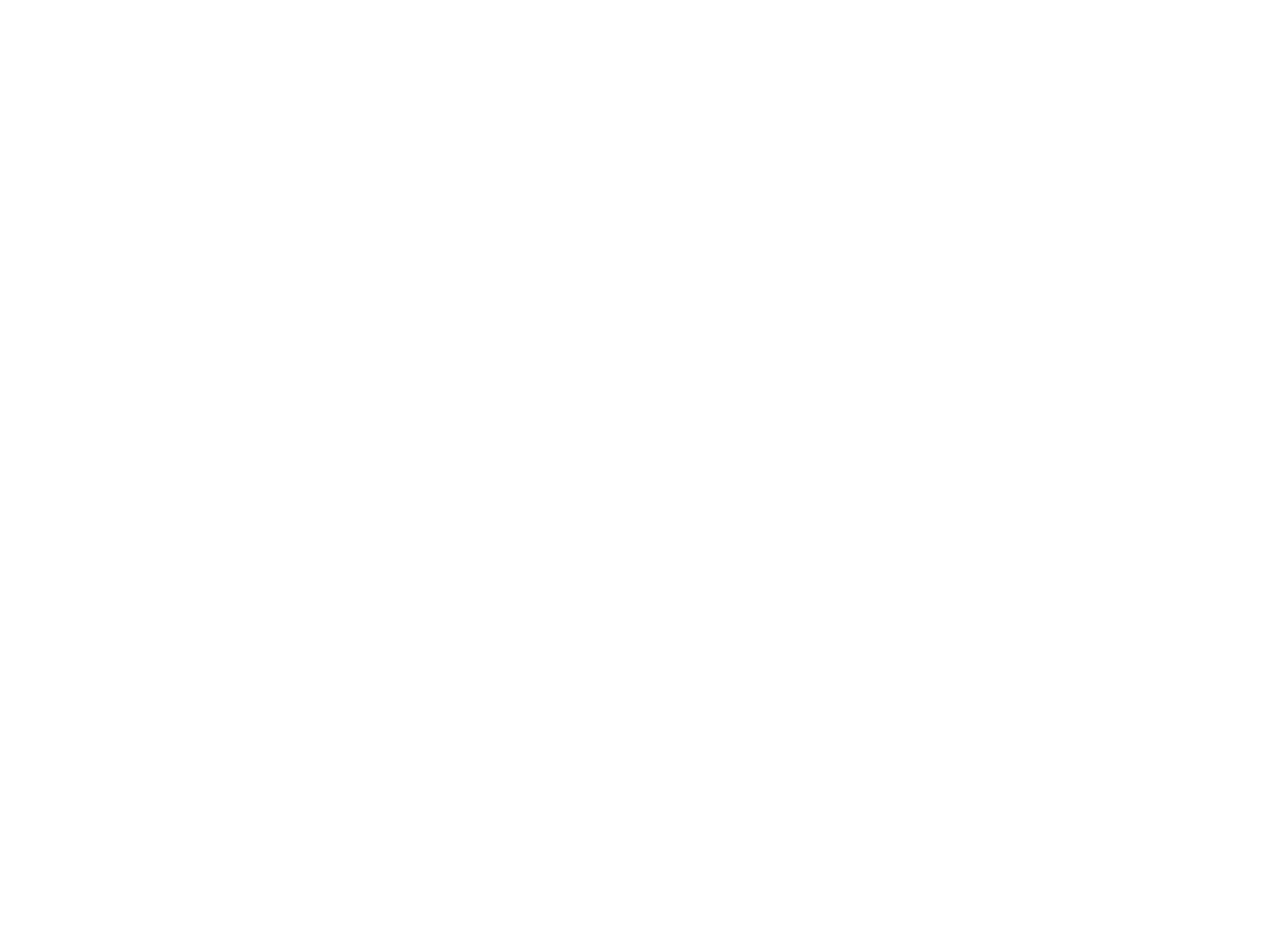A collection of answers to a security question, "Where were you when you had your first kiss?" from workers on Amazon's Mechanical Turk.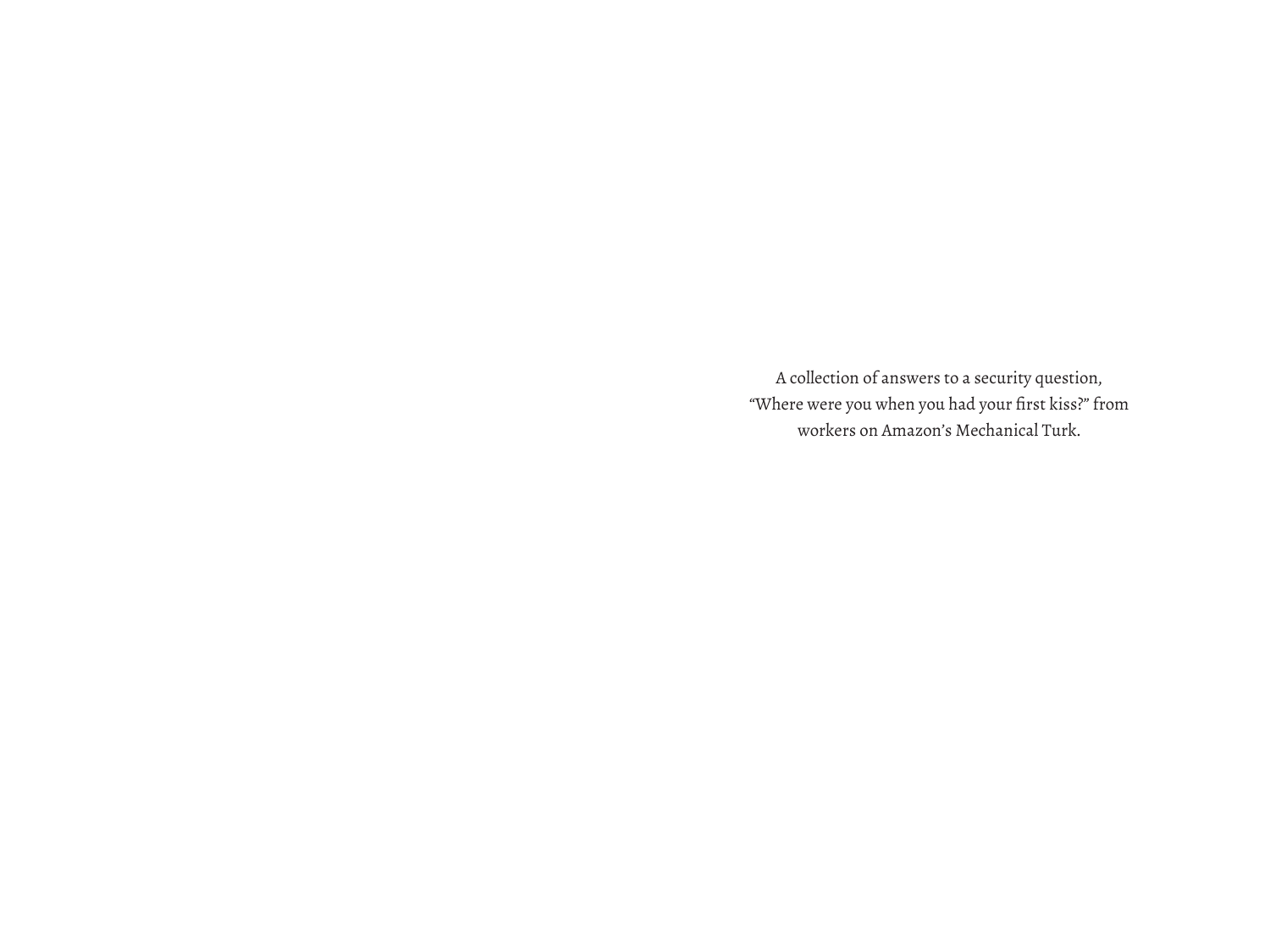### **PLACES <sup>32</sup>**

I was at Singapore switzerland chovar, kathmandu Alabama Kottakkal In the stars of a flat in Singapore Bald Hill Enugu Nigeria Bussero, Italy Thuckalay KPM Germany Ganns Middle Valley Mumbai india Roseville, California Crystal Cove

Anchorage Bergholz, Ohio Bussero, Italy Philadelphia Hill Station hometown R.A.Podar College Newport Ogden, Utah California las vegas New York in chennai Bolivar Square Nagercoil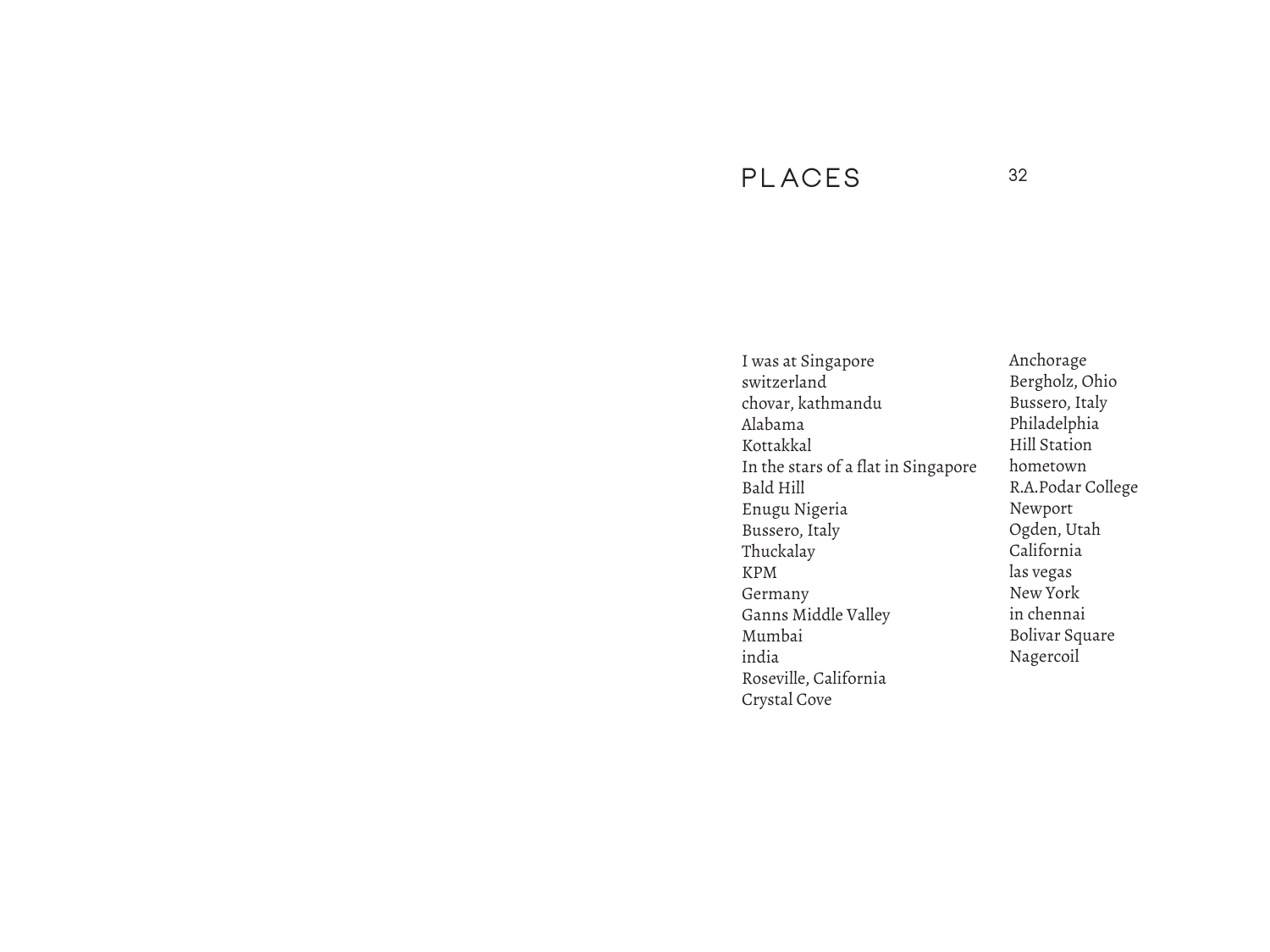### **HOME <sup>27</sup>**

House Home in home at the age of 18 at my home I am in home home home,ice cream paler,beach,seashore home At home In my home I made a kiss I was at my home Home Home hom Own House home

IN MY HOUSE MY MOM GAVE ME A KISS Home in my home House home A house at home At home (Kannur) at home sitting on the curb in front of my house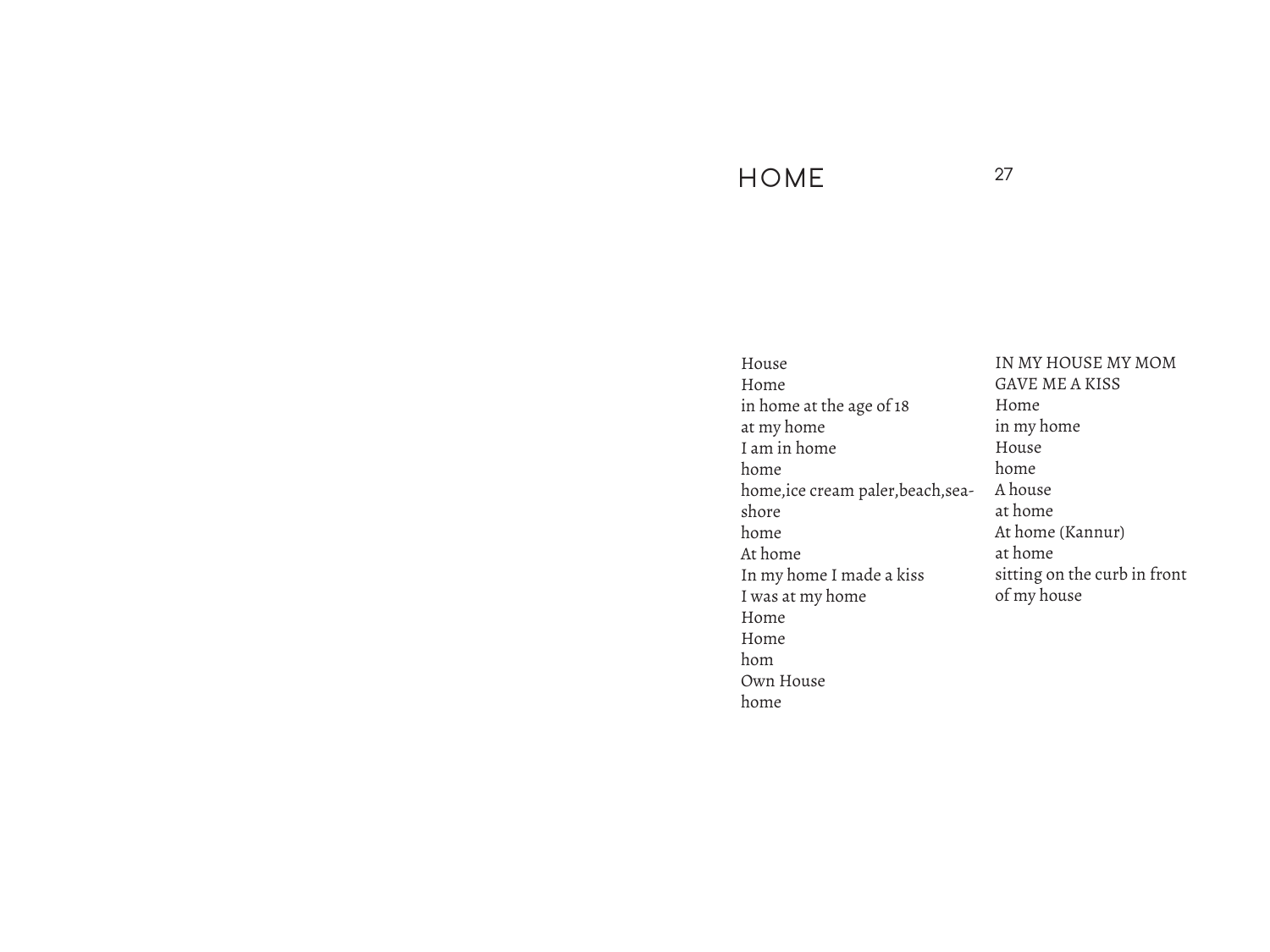### **SCHOOL <sup>23</sup>**

At a school dance in grade school In my class room with my girl friend High School college Math class college days School collage school School college college At school (elementary) In School, I was in 7th grade At school School

school R.A.Podar College School School At School school In elementary school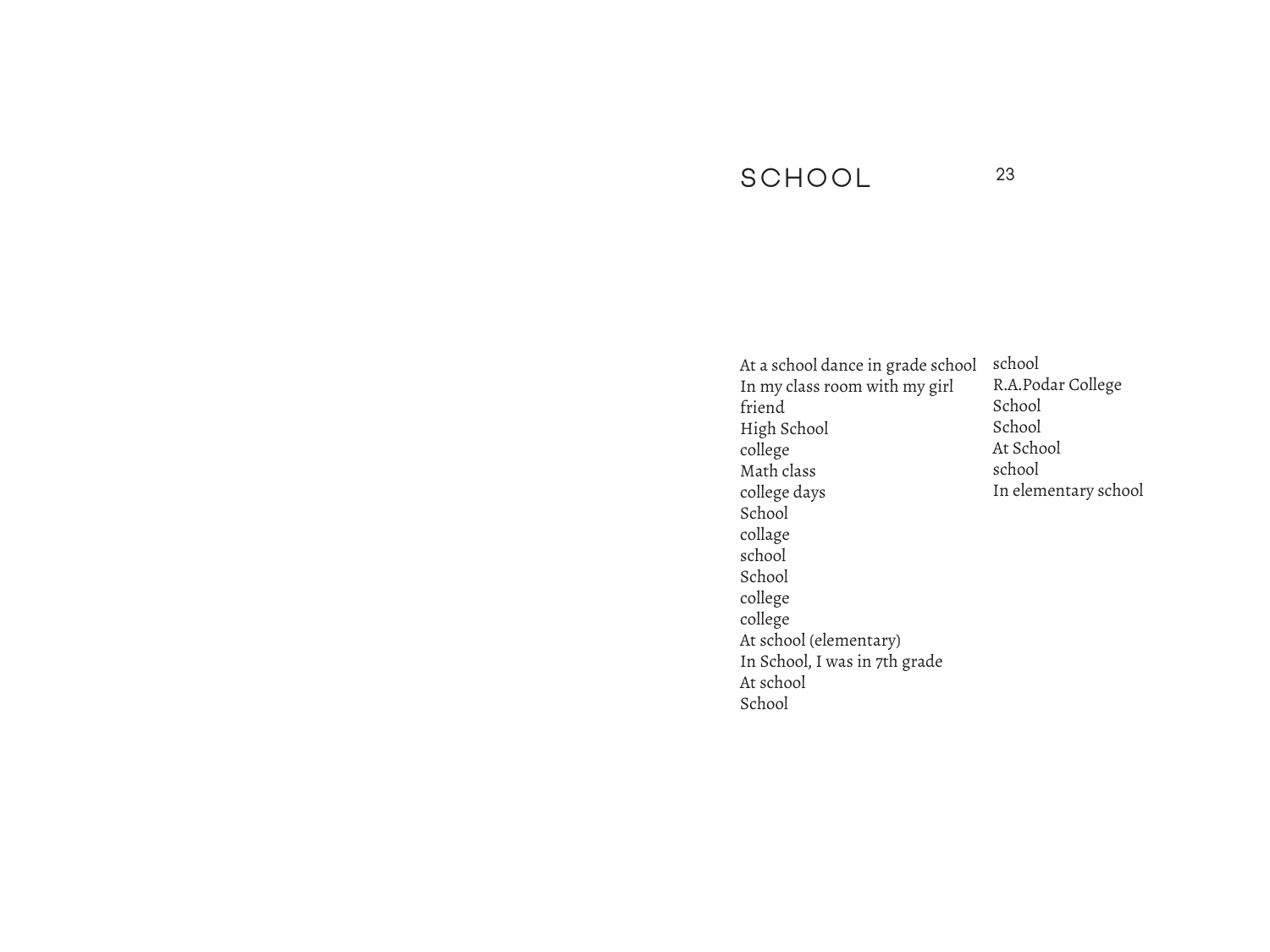**PA R K <sup>11</sup>**

Park park PARK in park City Park In park Park in oark PARK Local park at park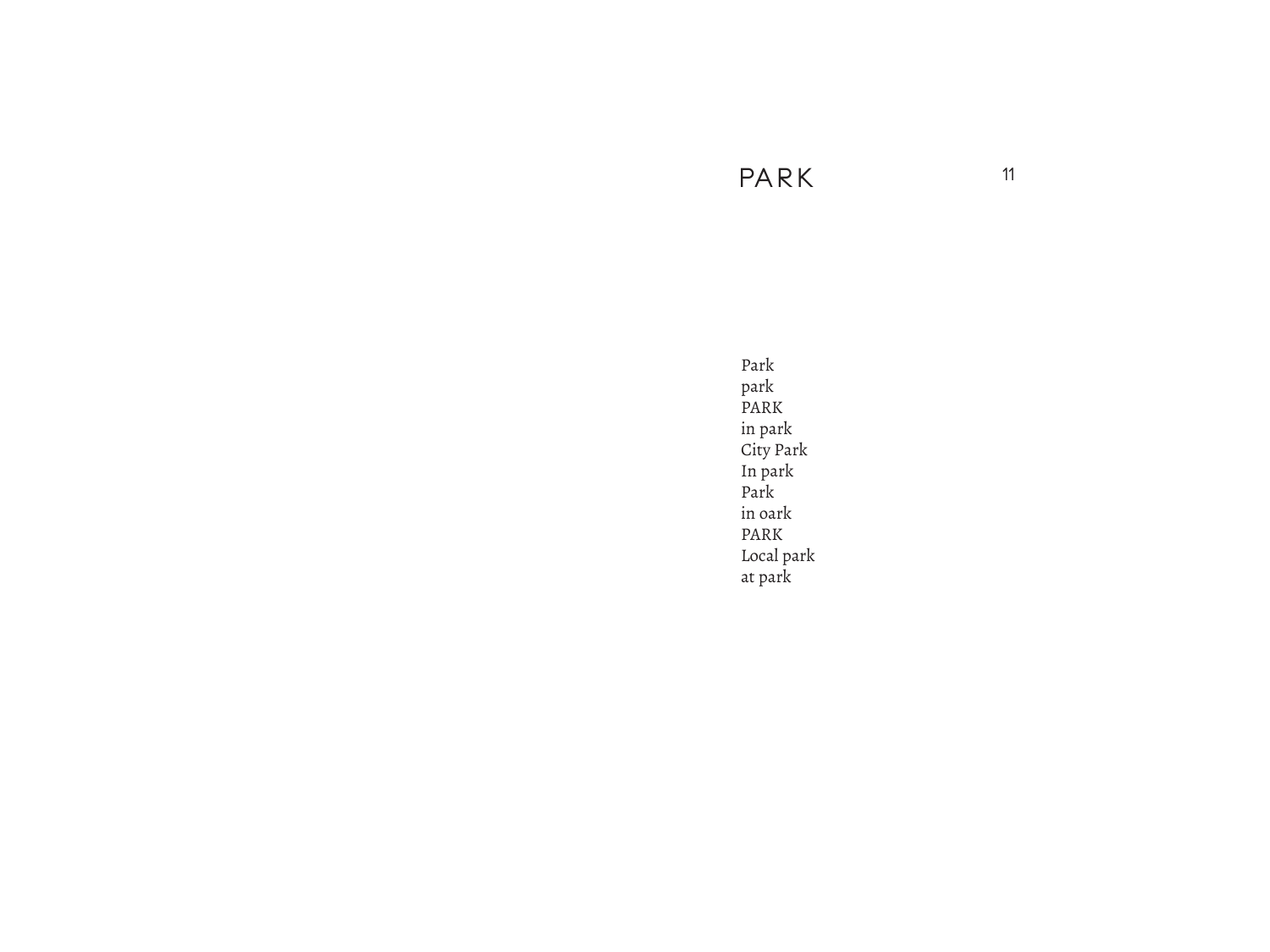### **FRIEND'S HOUSE <sup>8</sup>**

At my friend Steve's house at a friends place In the backyard of a friend's house. At Partners house My first boyfriends house in Brandenburg friend house in my future wife's apartment At a friends house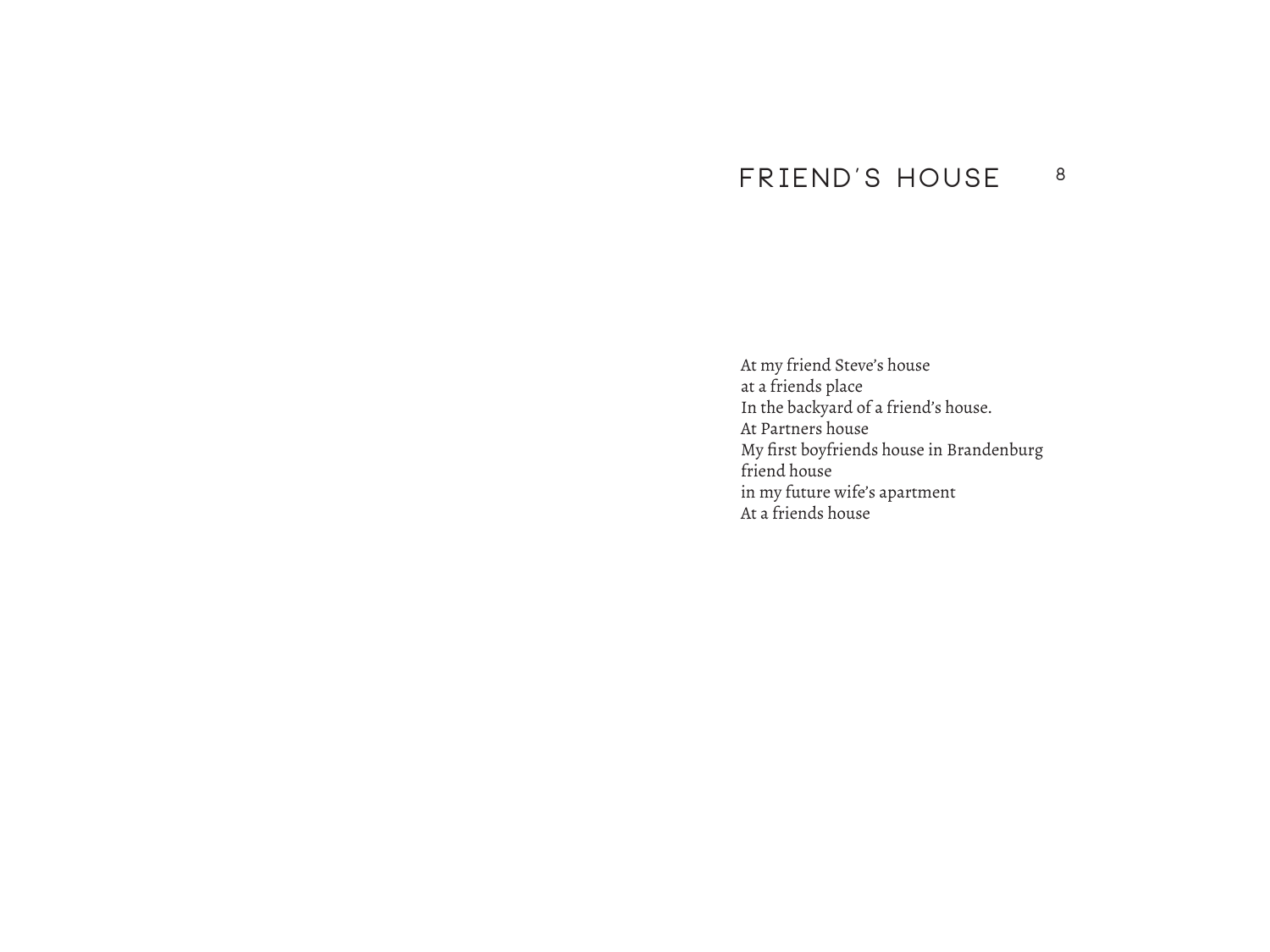### **BEDROOM <sup>8</sup>**

In my bedroom in my bedroom In my Bedroom I was in my bedroom, in Chicago. my bedroom In my bed room with wife my bedroom in my bedroom at 10.00 pm with my partner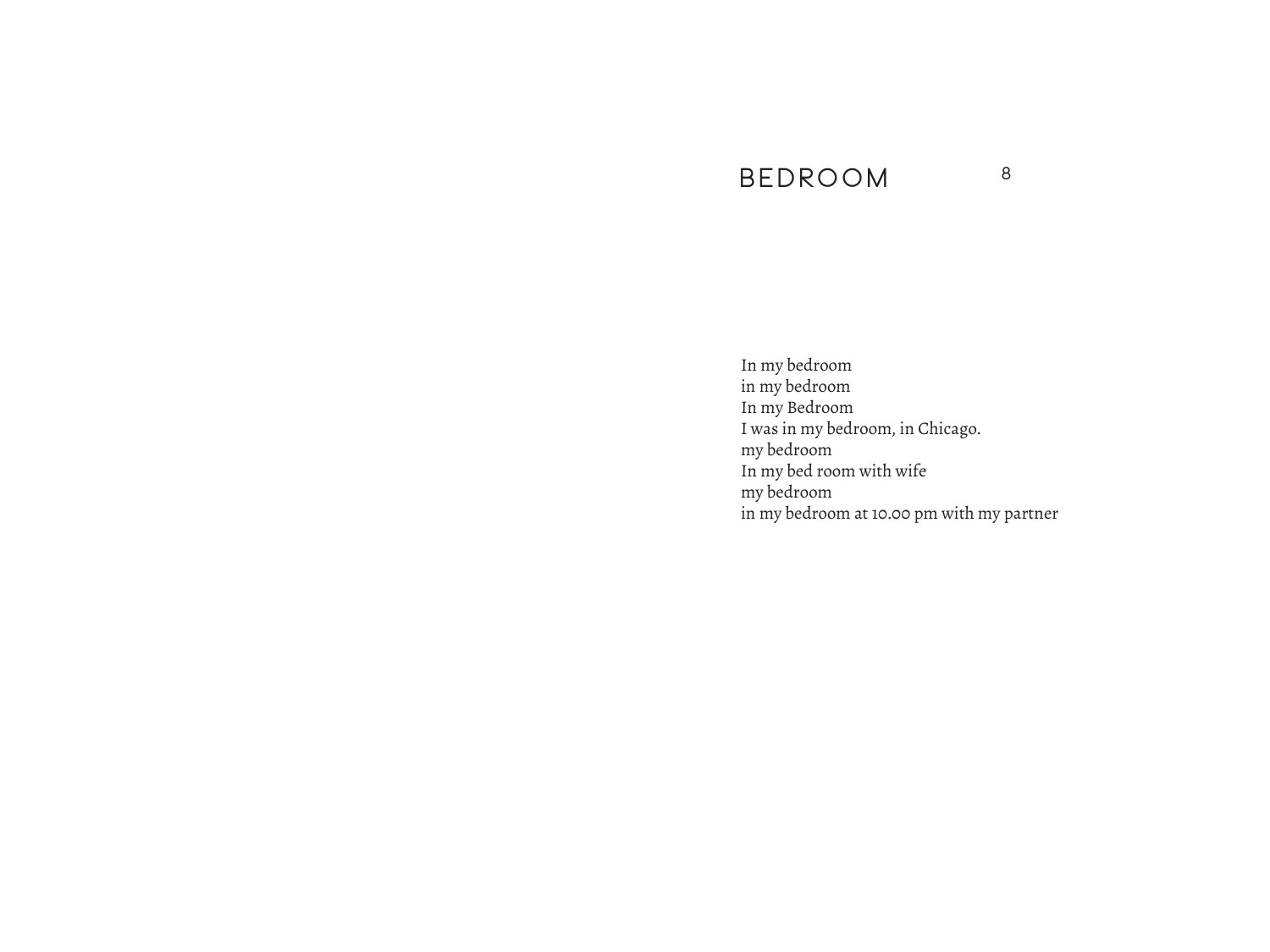### CAR

car in my first car in a car in indore I was in the car. Sitting in the back of my car in car during a road trip<br>in a car in lusaka, zambia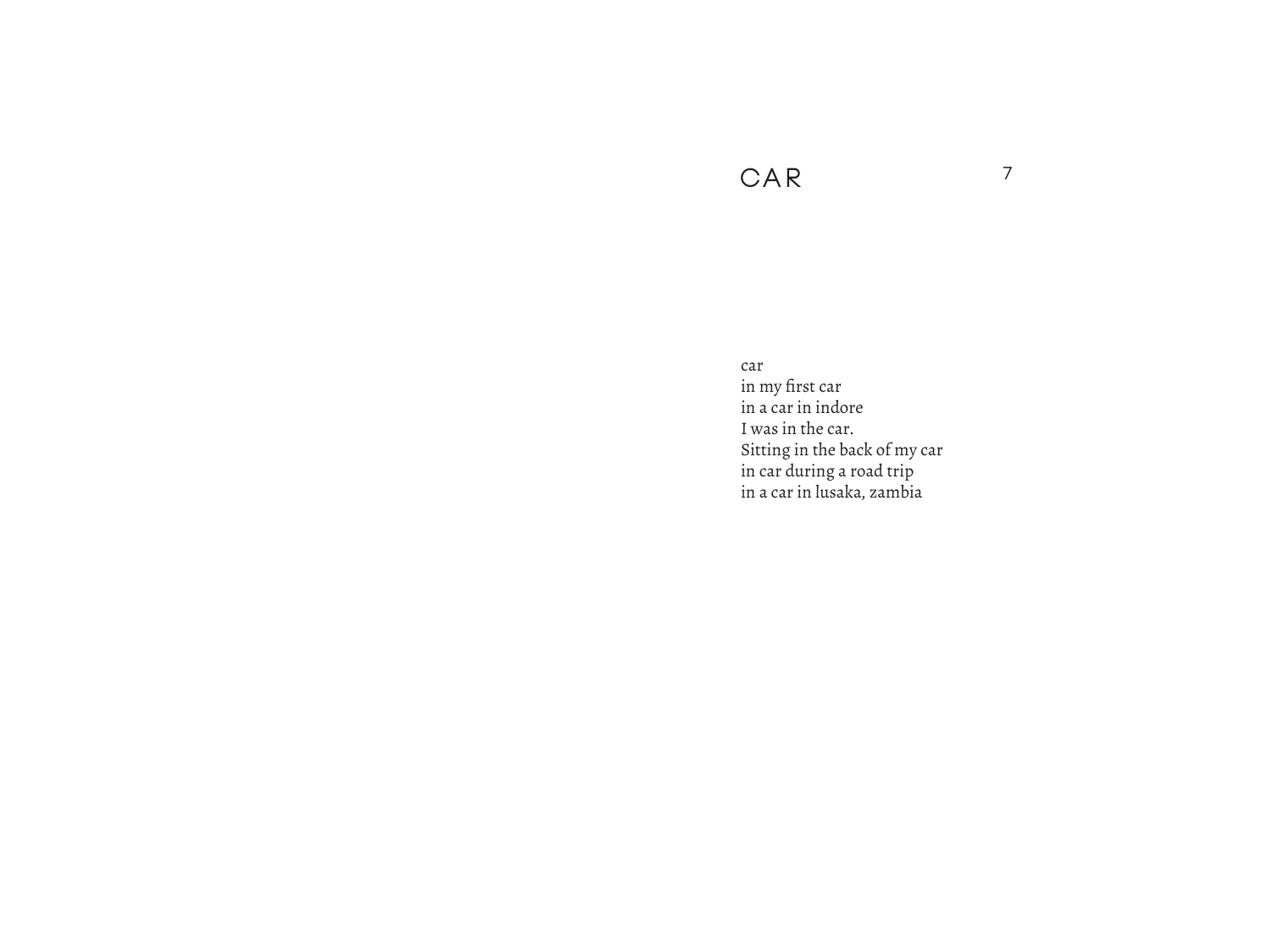### **BASEMENT <sup>6</sup>**

In the Church basement. Basement In a basement when I was 14 My basement basement of an art gallery. Gym in basement of his house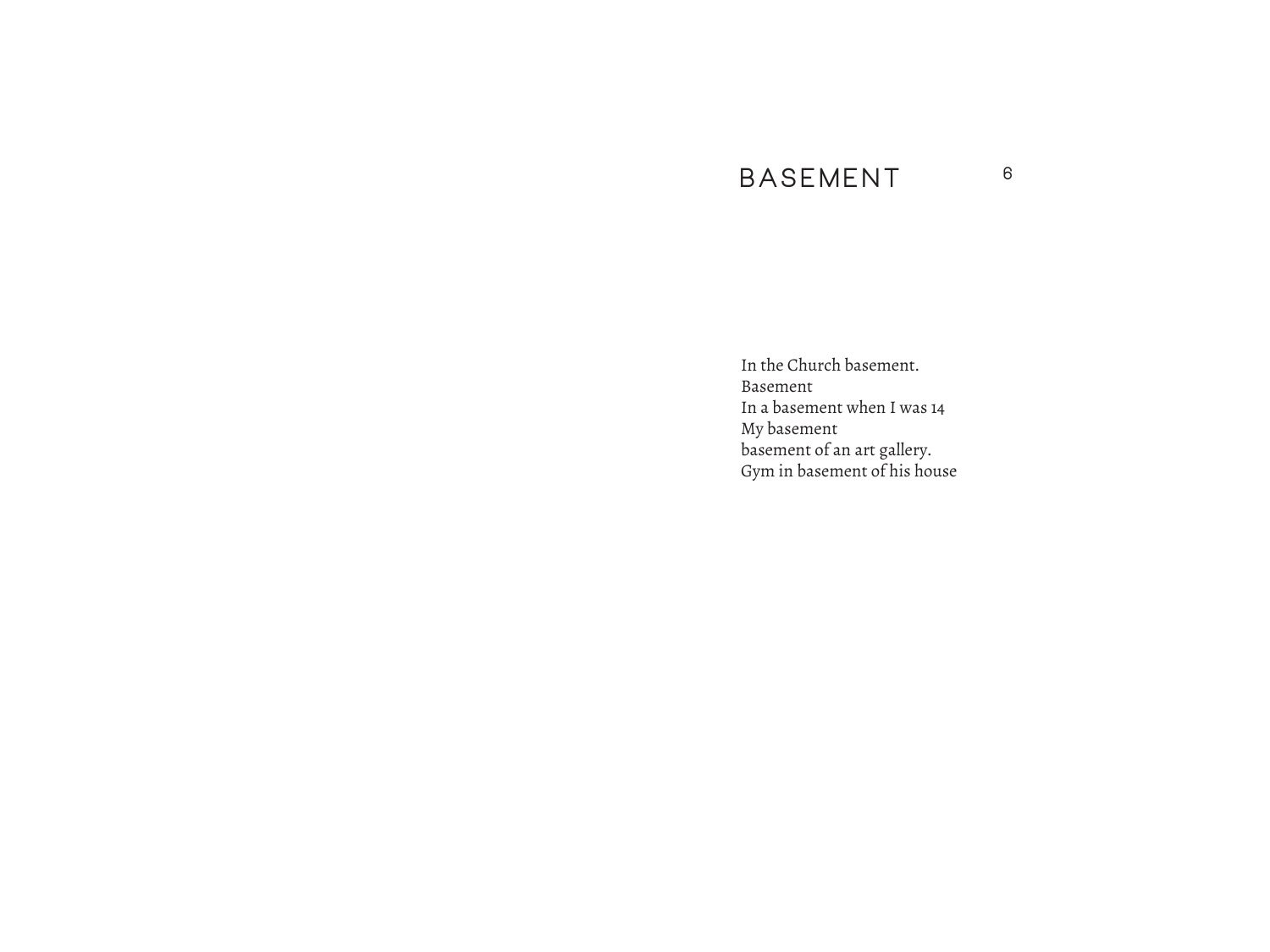## THE ATRE 5

In a Theater Movie theatre Movie theater I was at the movies. theatre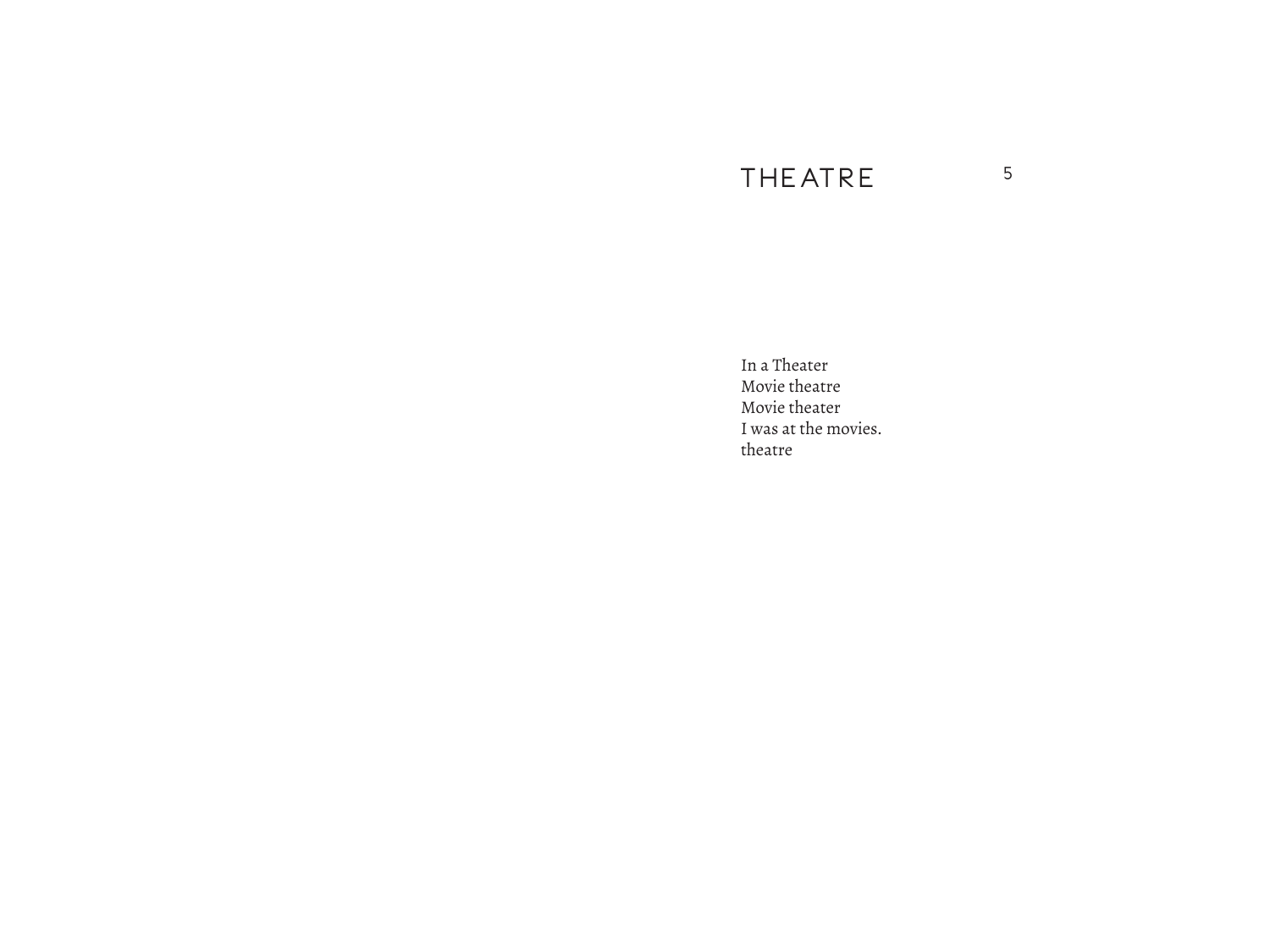## **PA RT Y <sup>3</sup>**

Party In a school party. A New Year's Eve party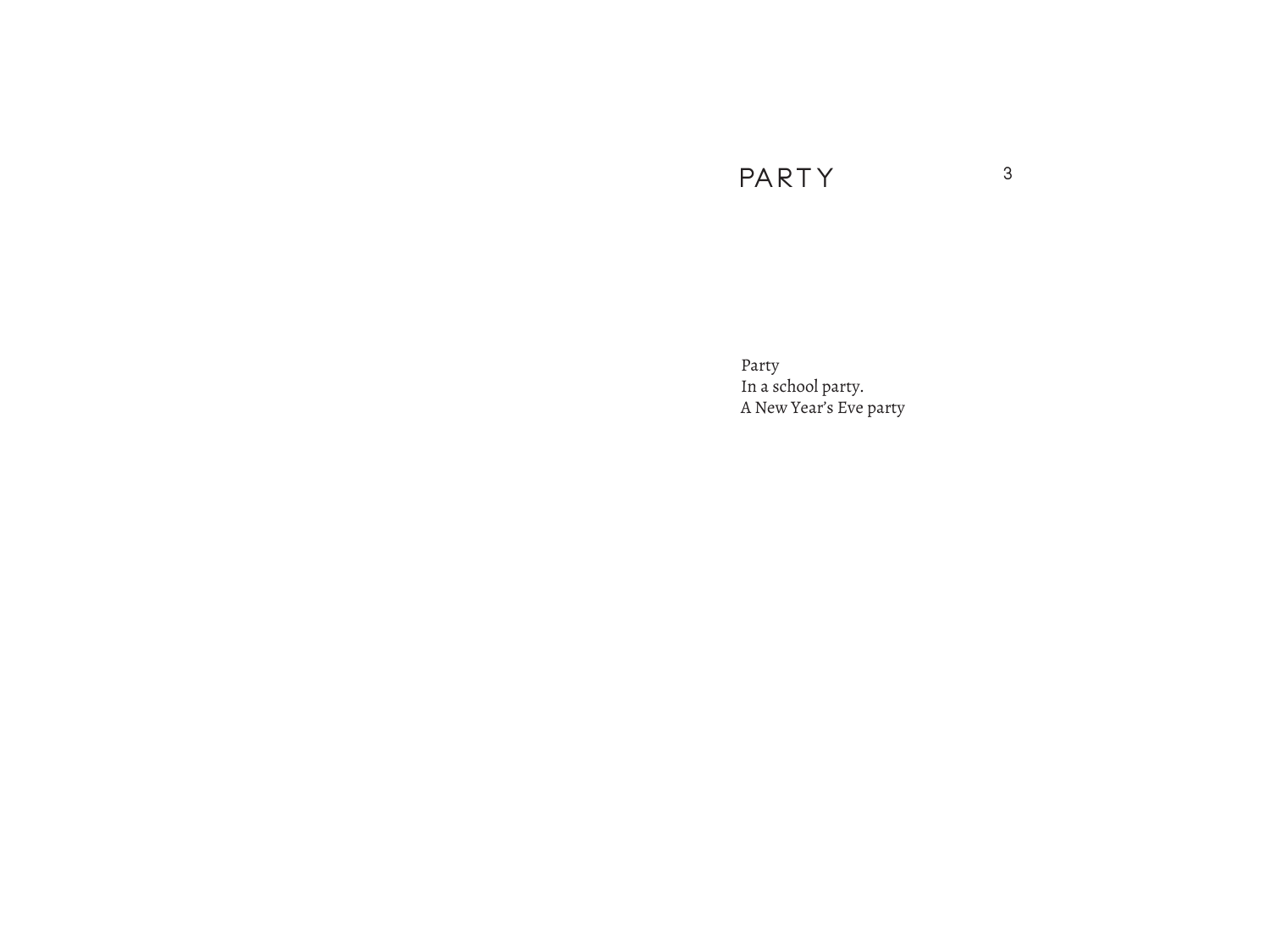### **D R I V EWAY <sup>3</sup>**

Driveway Federal Way I had my first kiss on a pocket road on the way to my house when i was 15 years.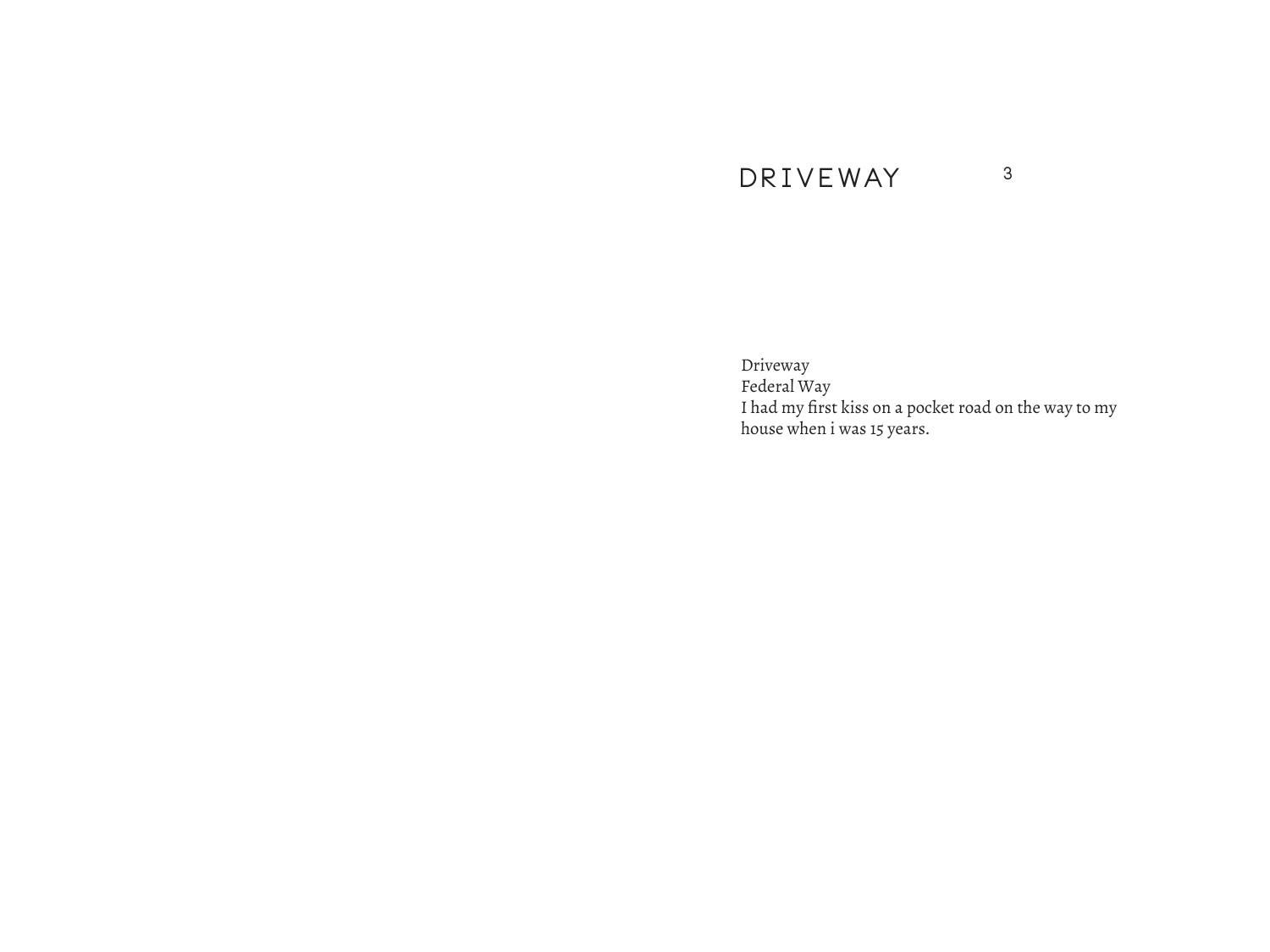## **OFFICE <sup>2</sup>**

In my office Office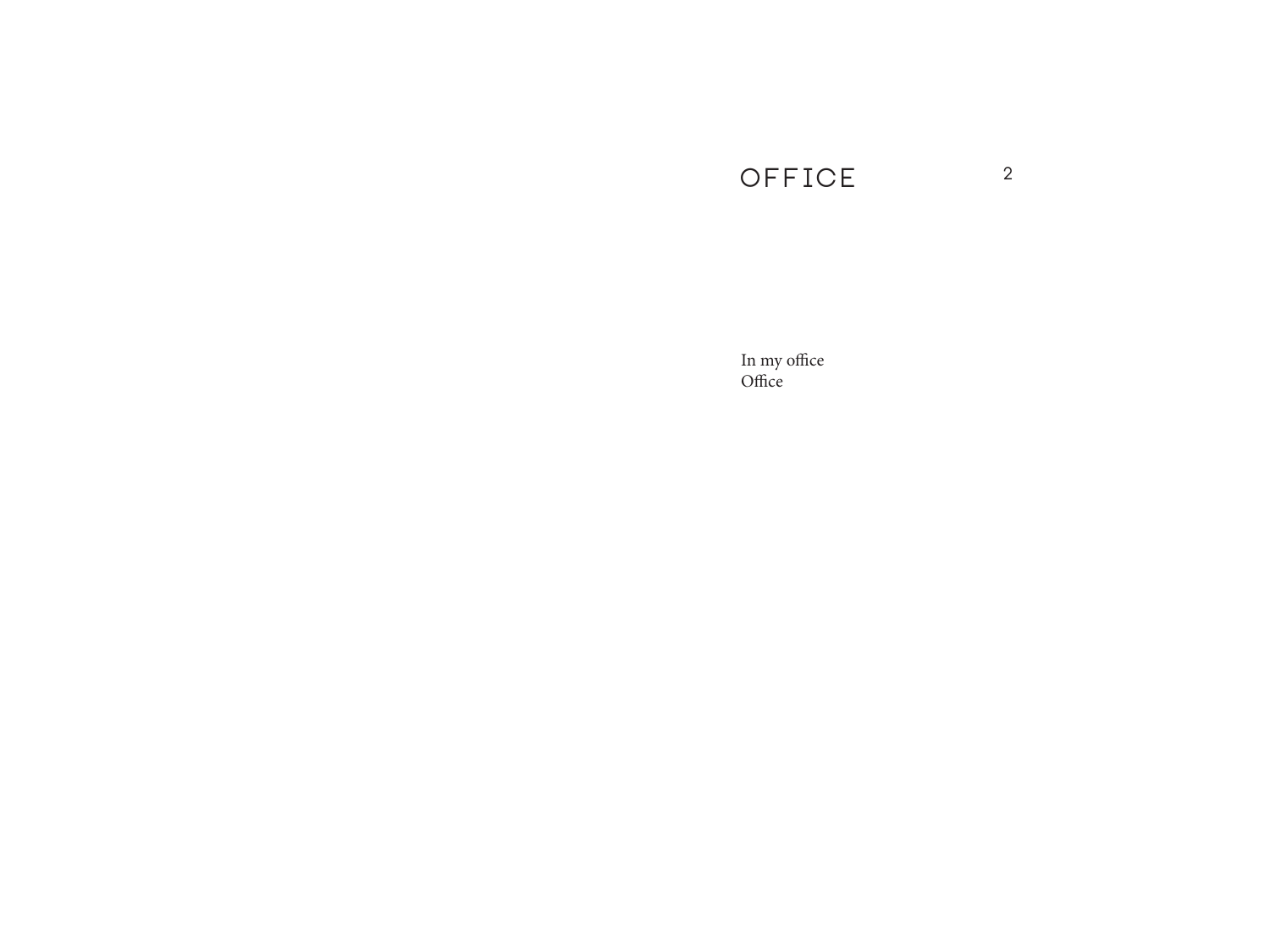## **BALCONY <sup>2</sup>**

Balcony balcony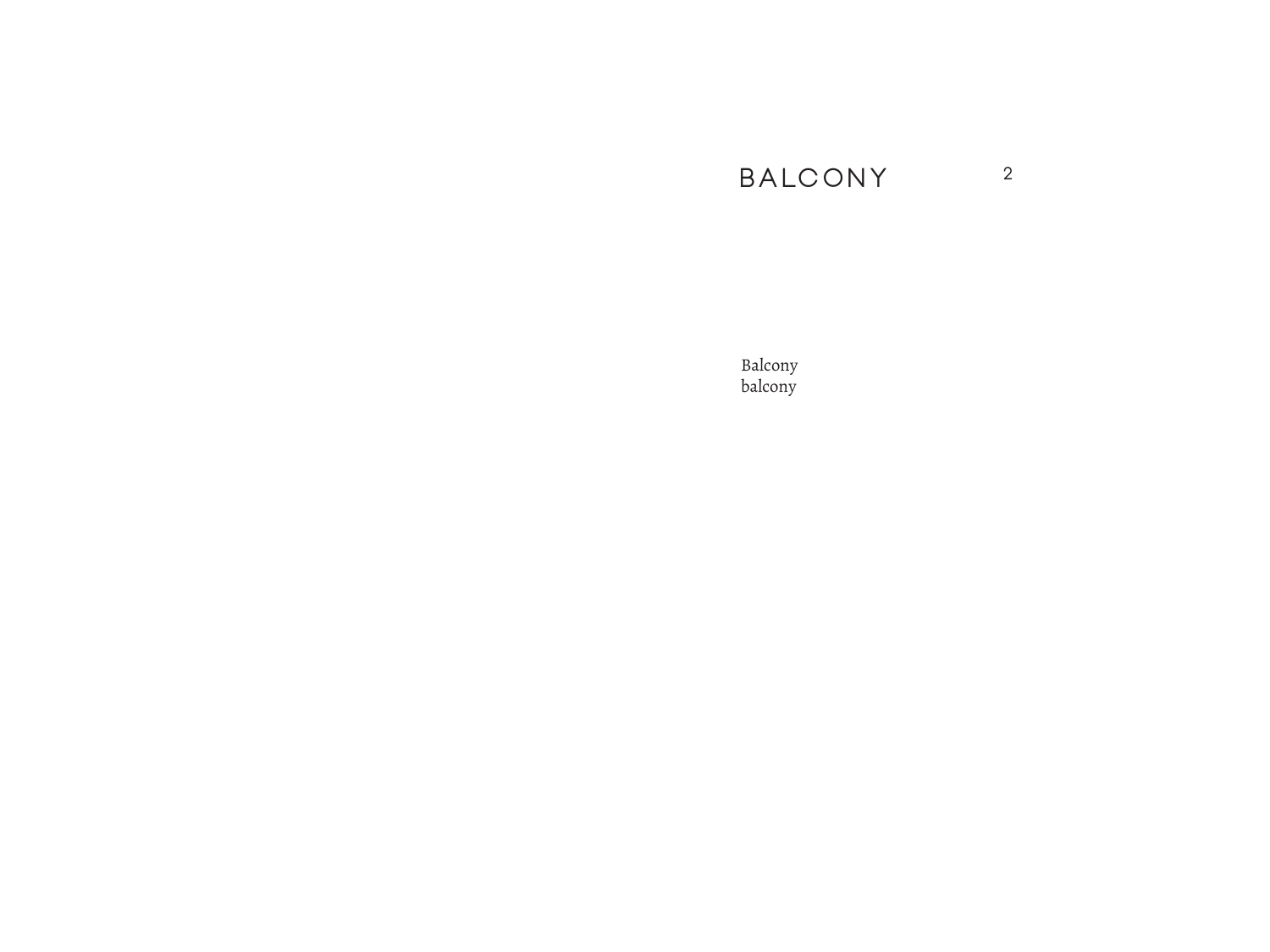## **HOTEL <sup>2</sup>**

hostel Hotel room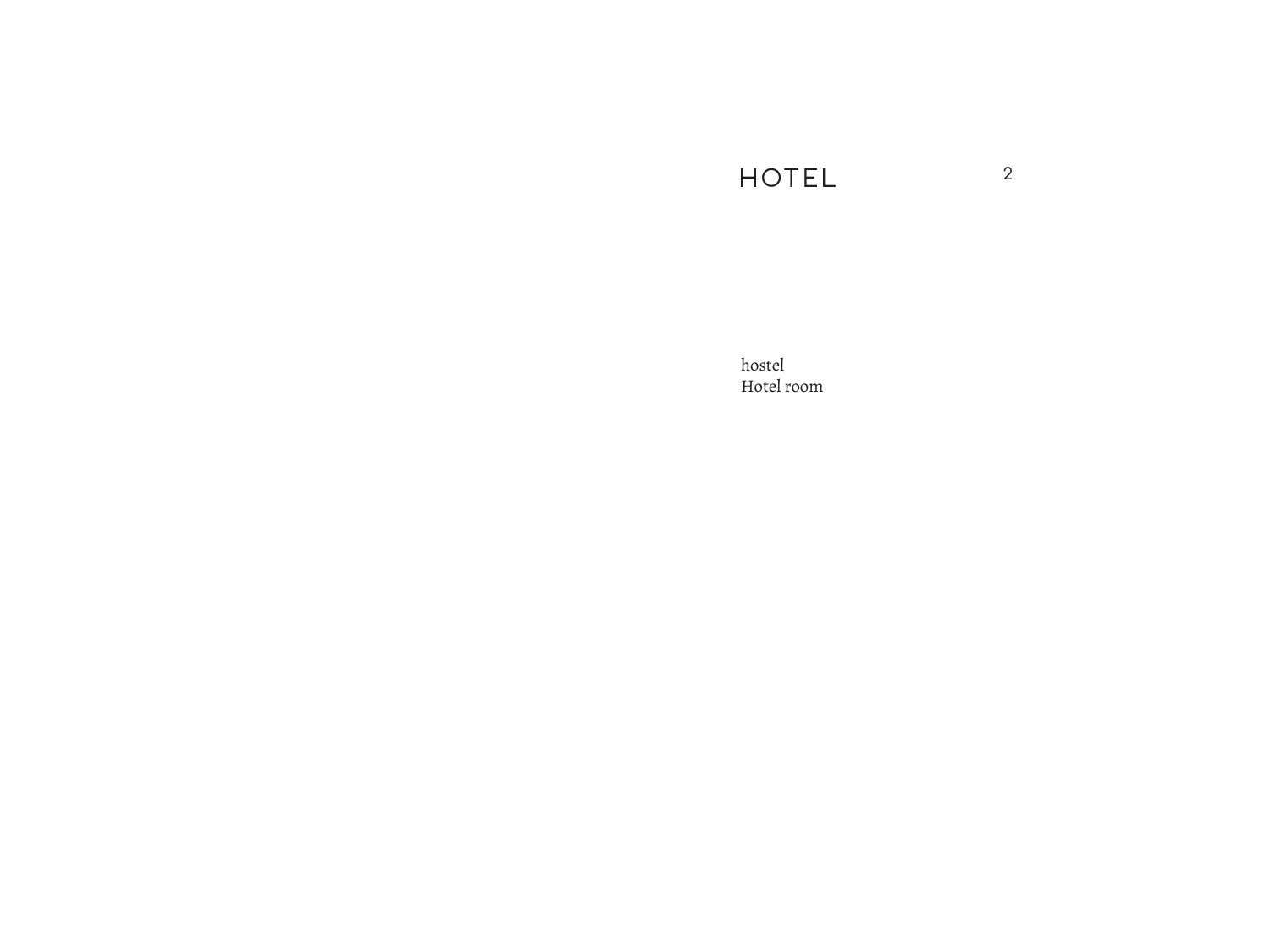#### **RESTAURANT** PARK ING LOT **2**

In a restaurant parking lot. restaurant parking lot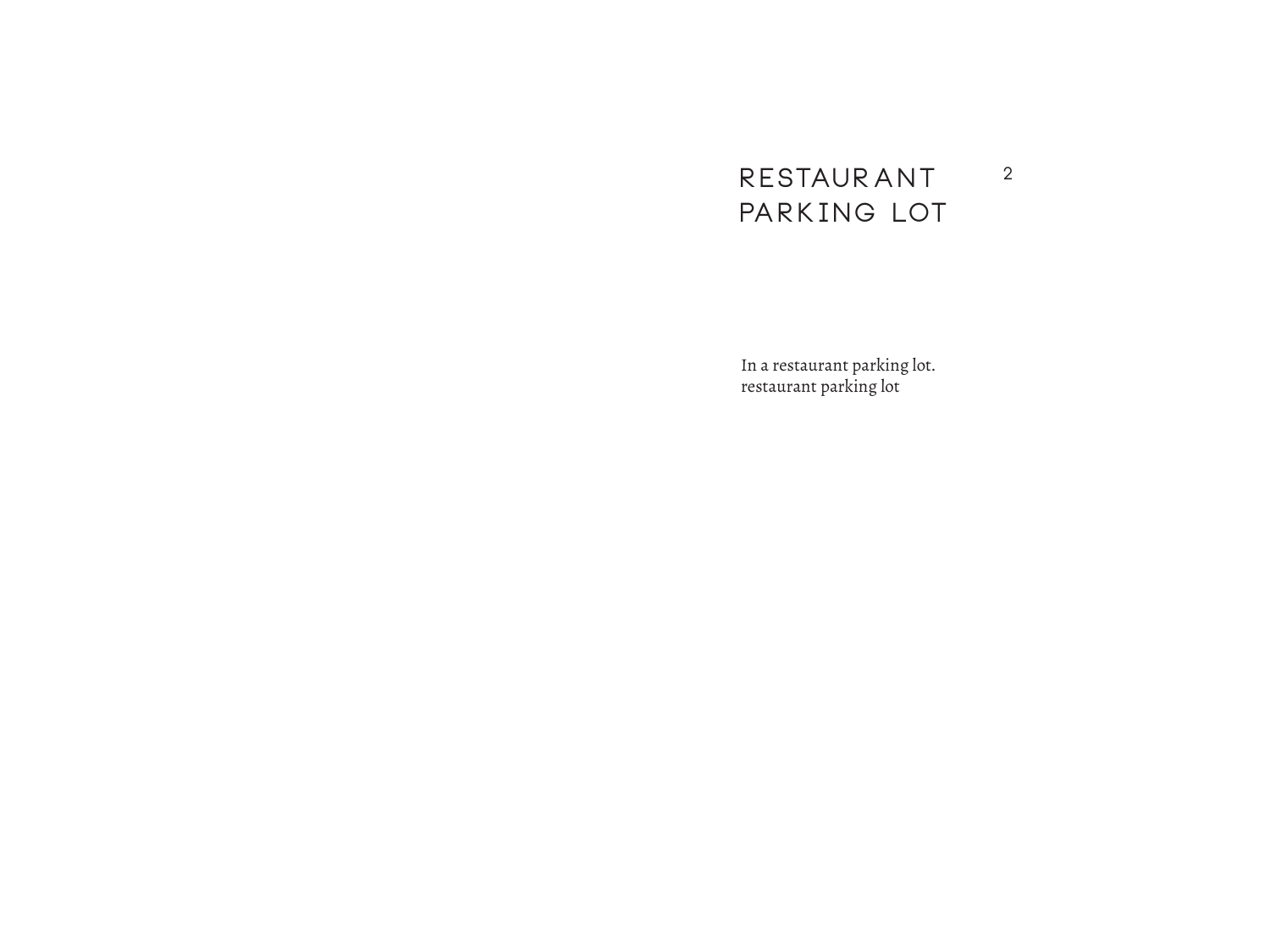## **LIBRARY <sup>2</sup>**

library Library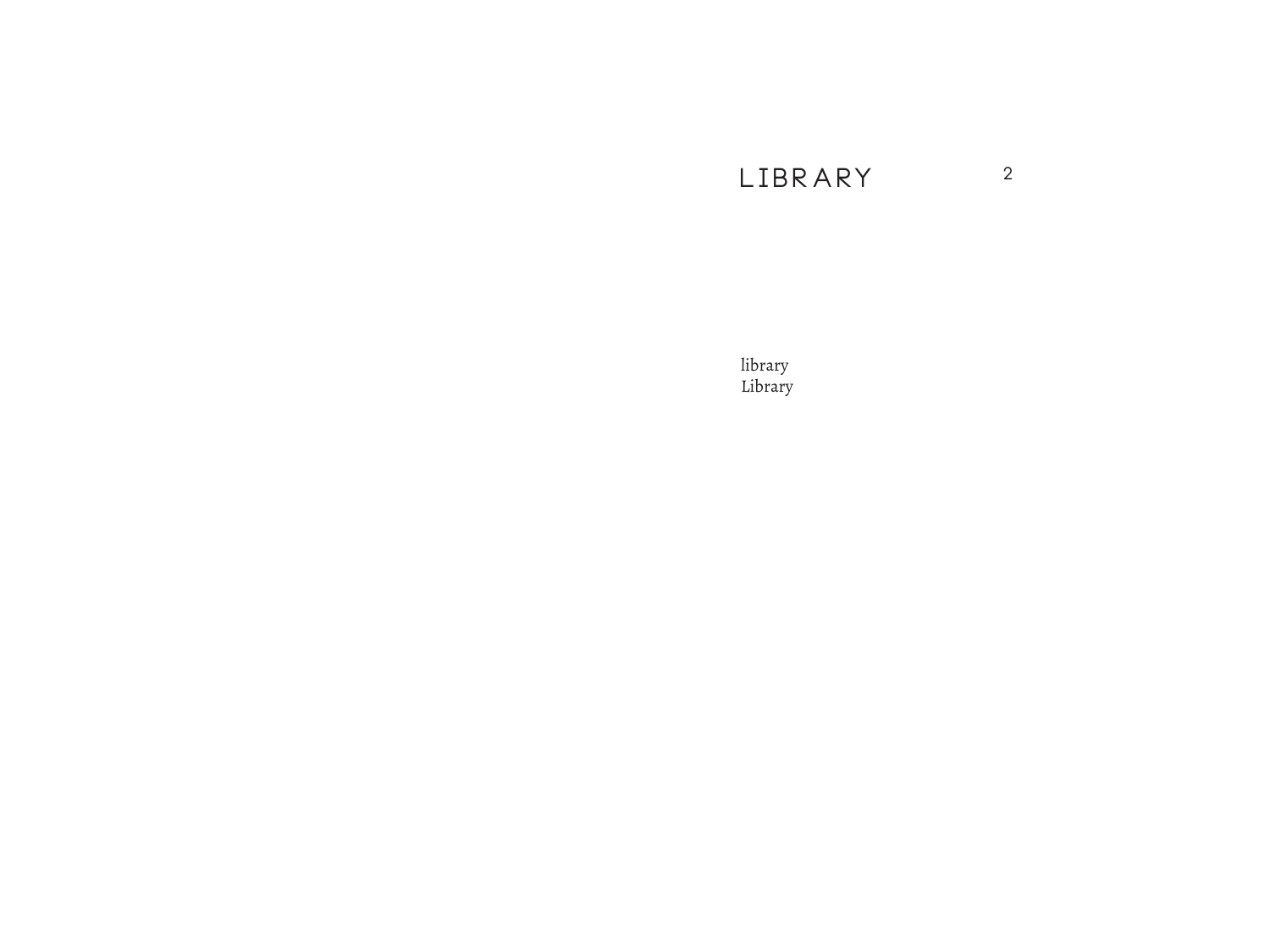**CAMP <sup>2</sup>**

AT CAMP summer camp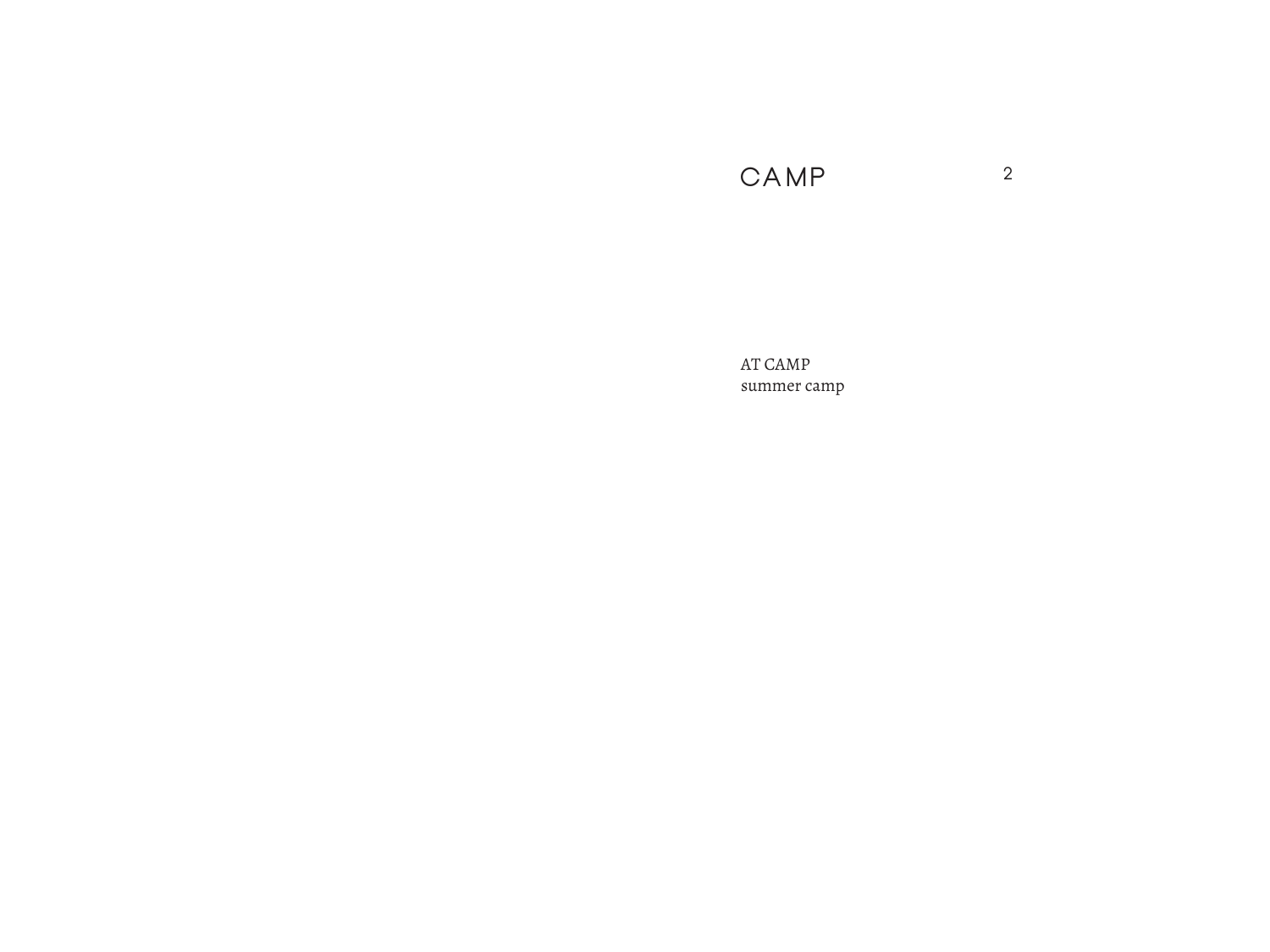#### **BATHROOM**  $\overline{2}$

toilet bathroom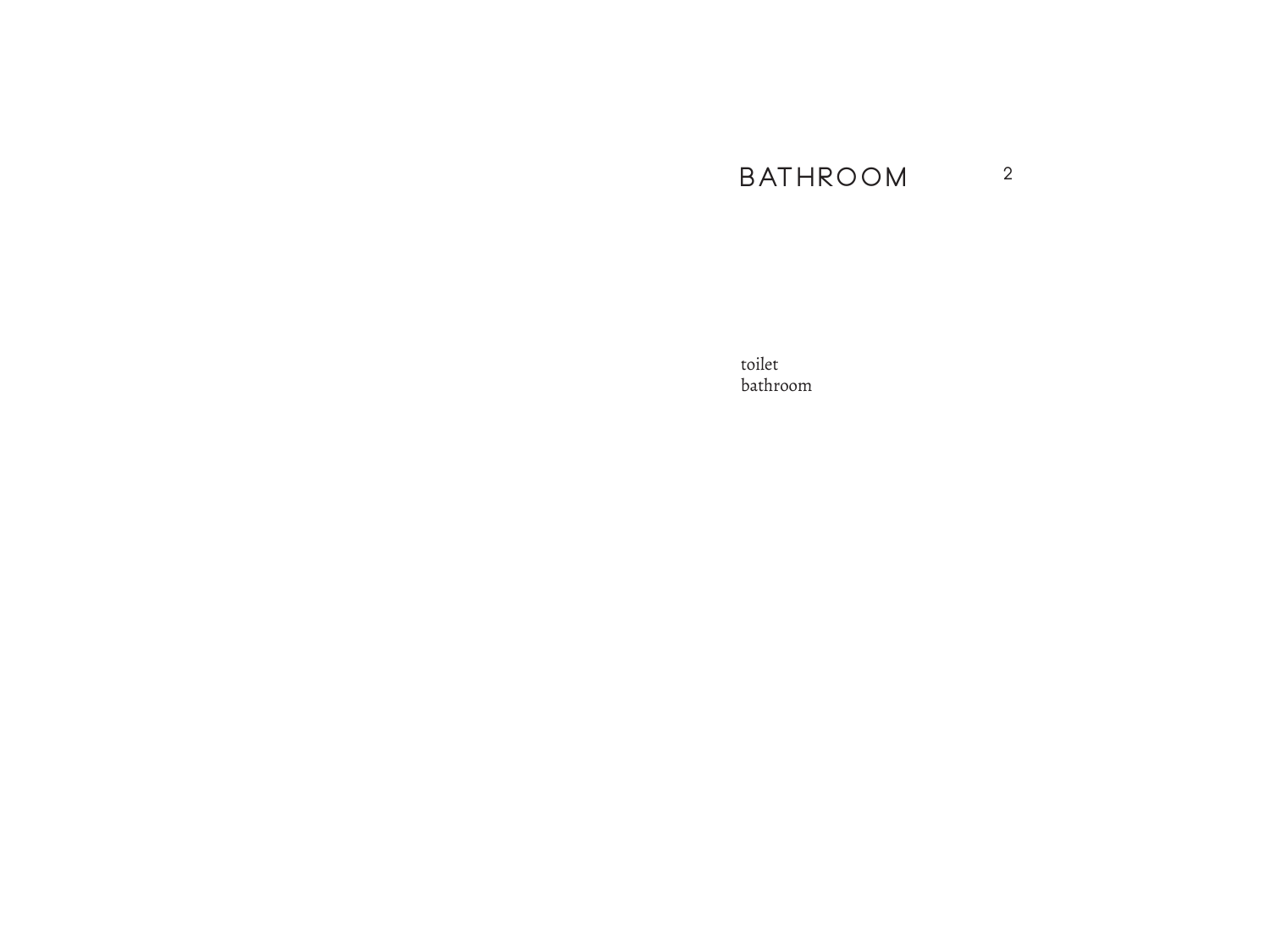#### HOSPITAL  $\overline{1}$

 $\operatorname{hospital}$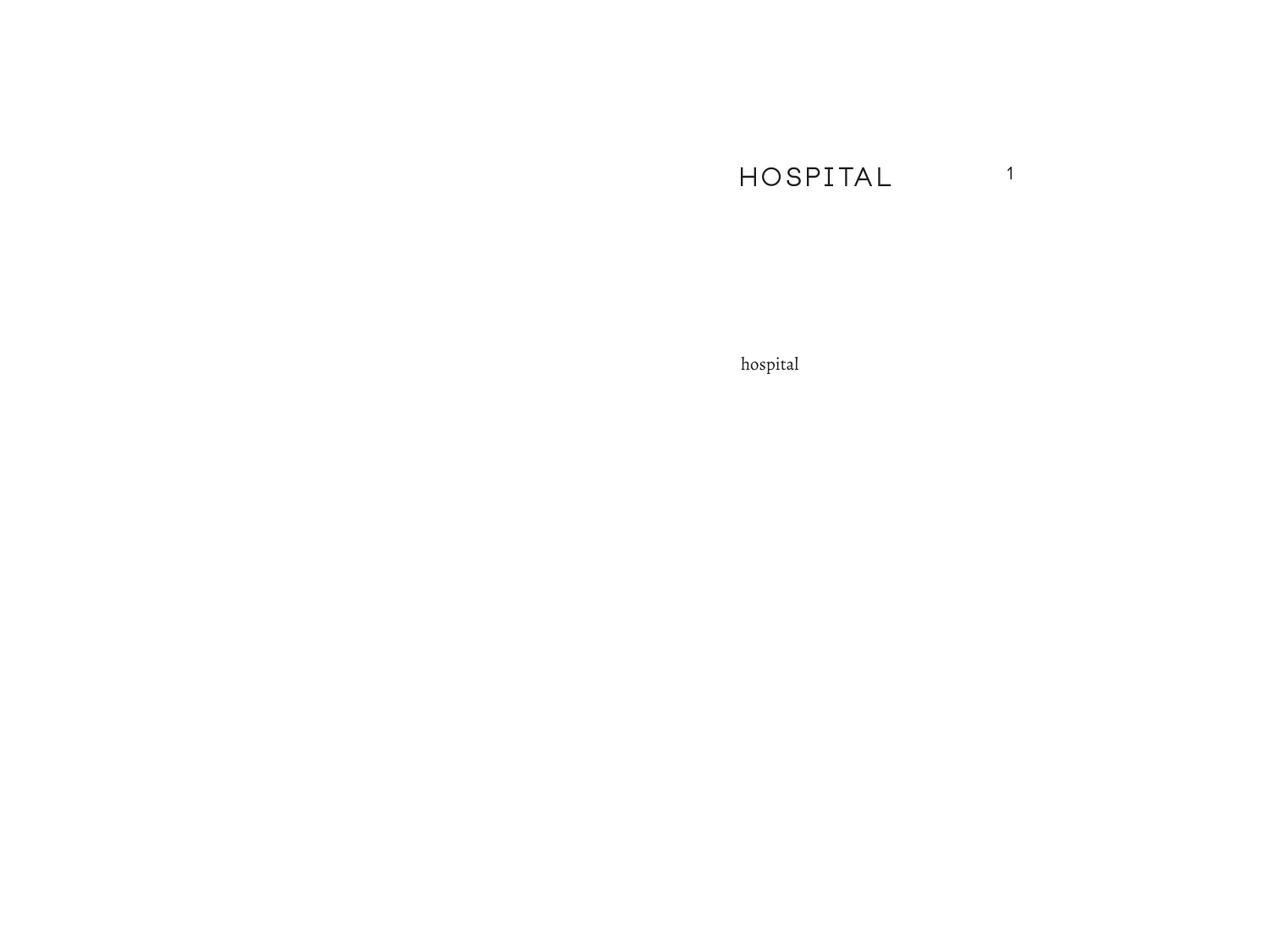TRAIN  $\overline{1}$ 

train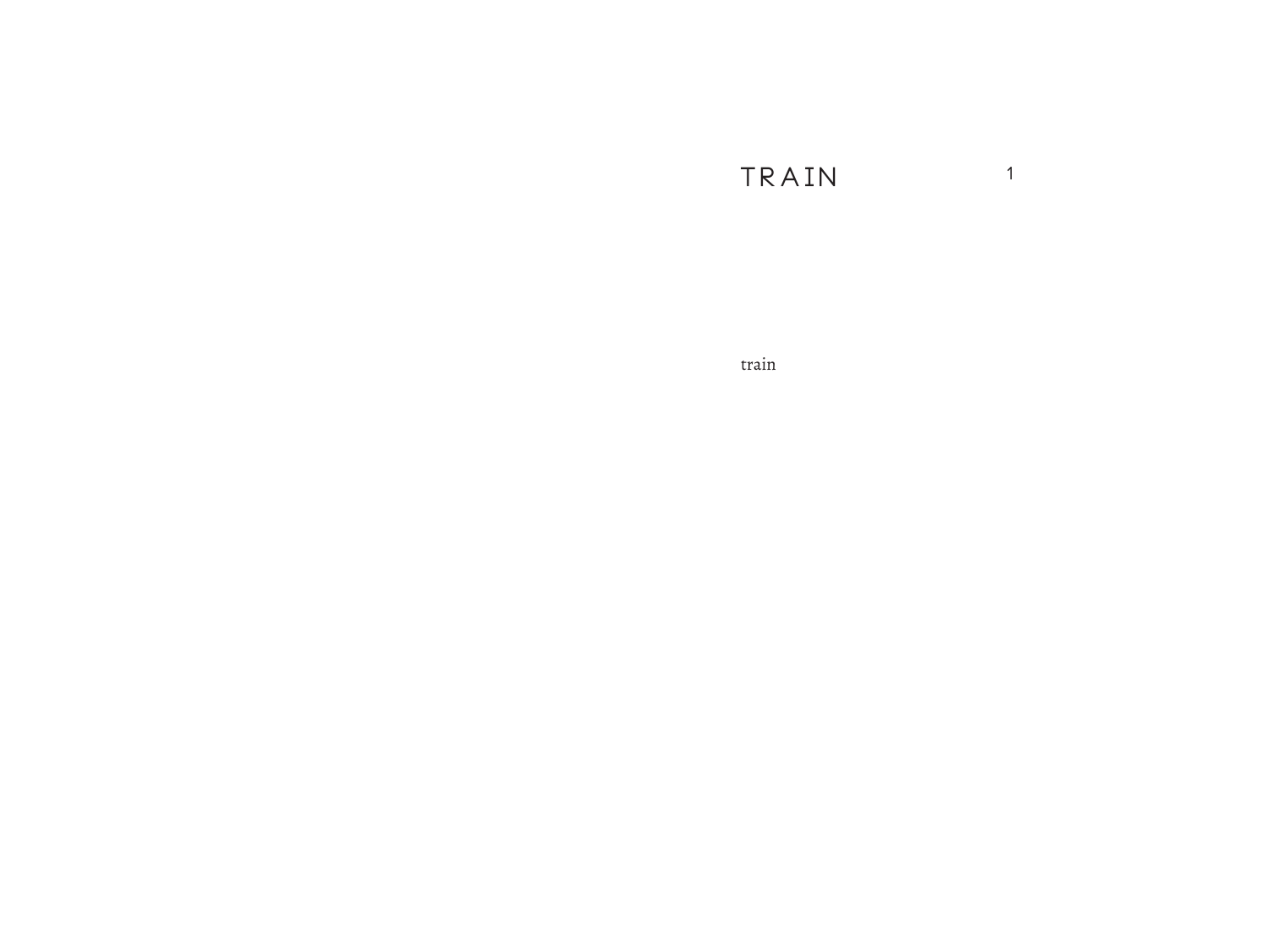#### **SHOPPING CENTER 1**

shopping center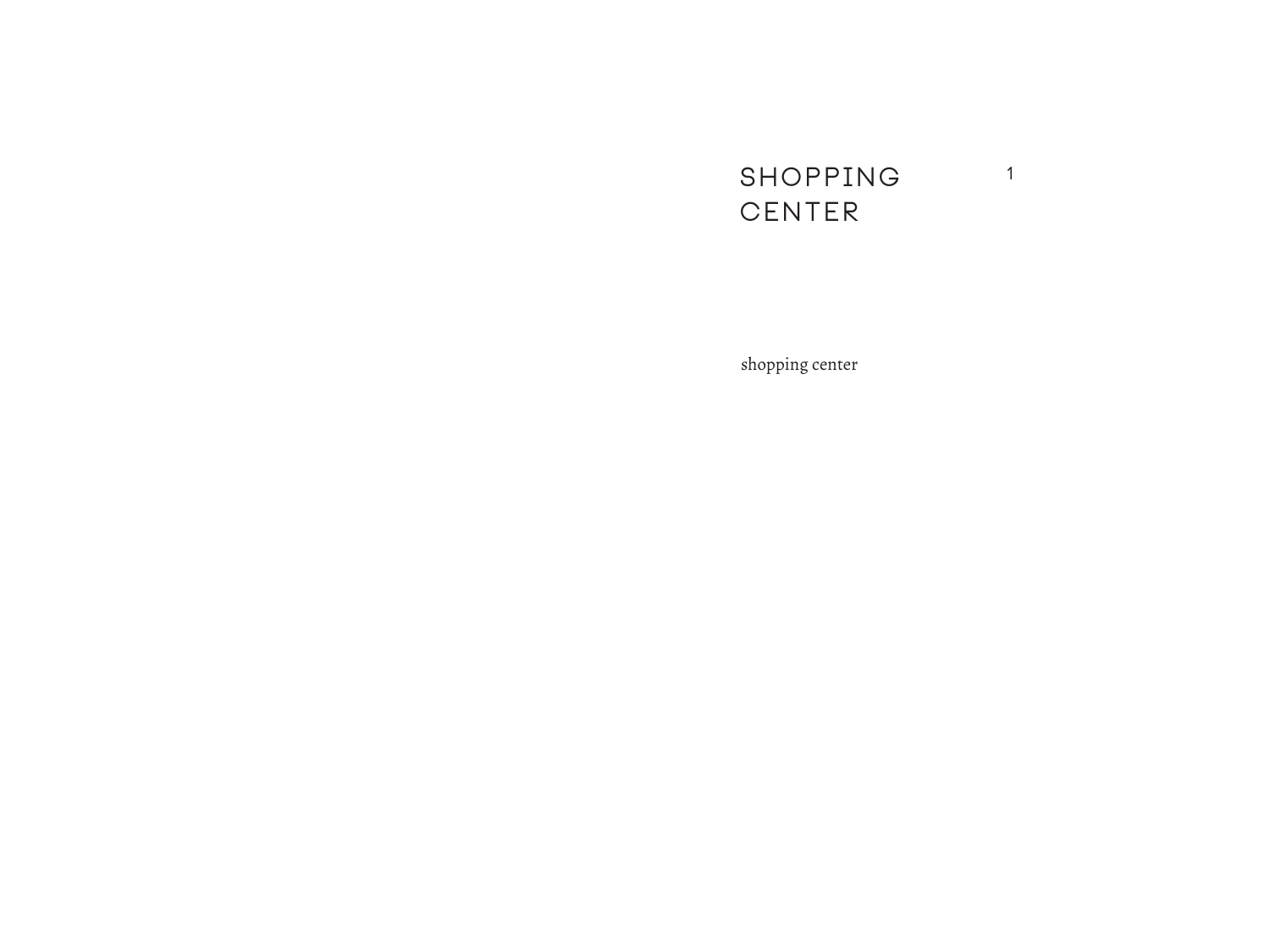## **ROOFTOP <sup>1</sup>**

rooftop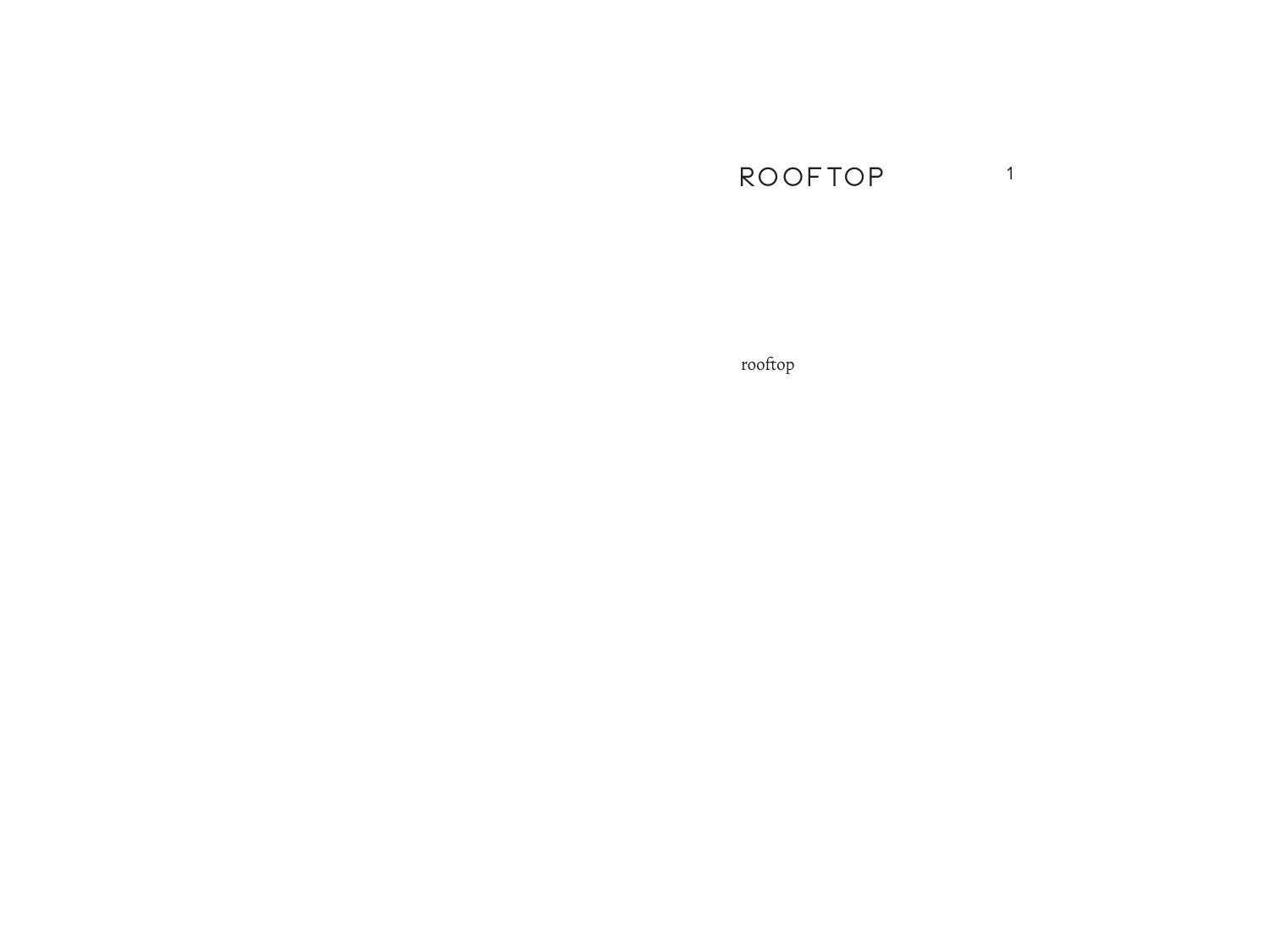#### **DANCING ROOM 1**

In a dancing room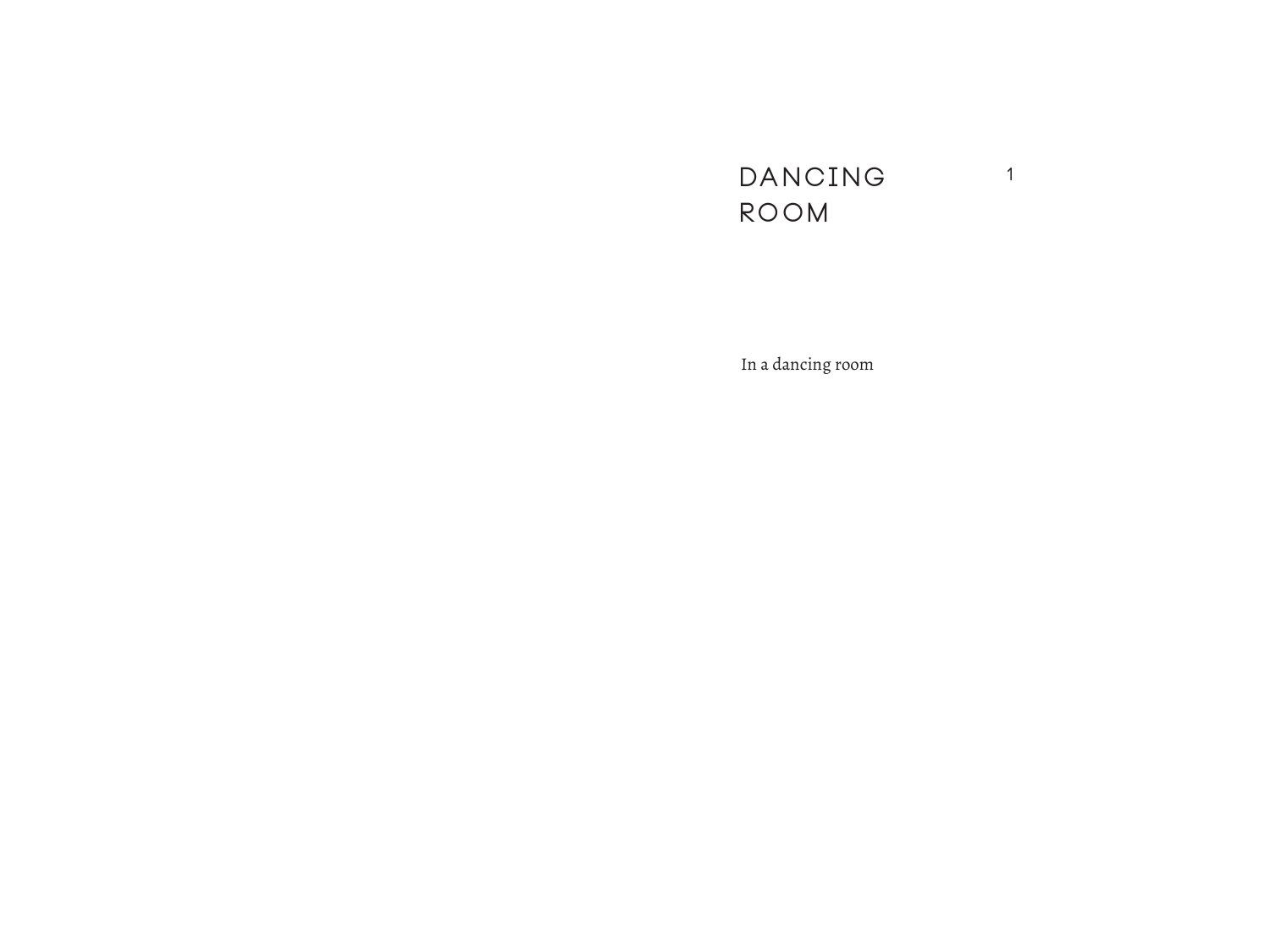## **GARDEN <sup>1</sup>**

In the garden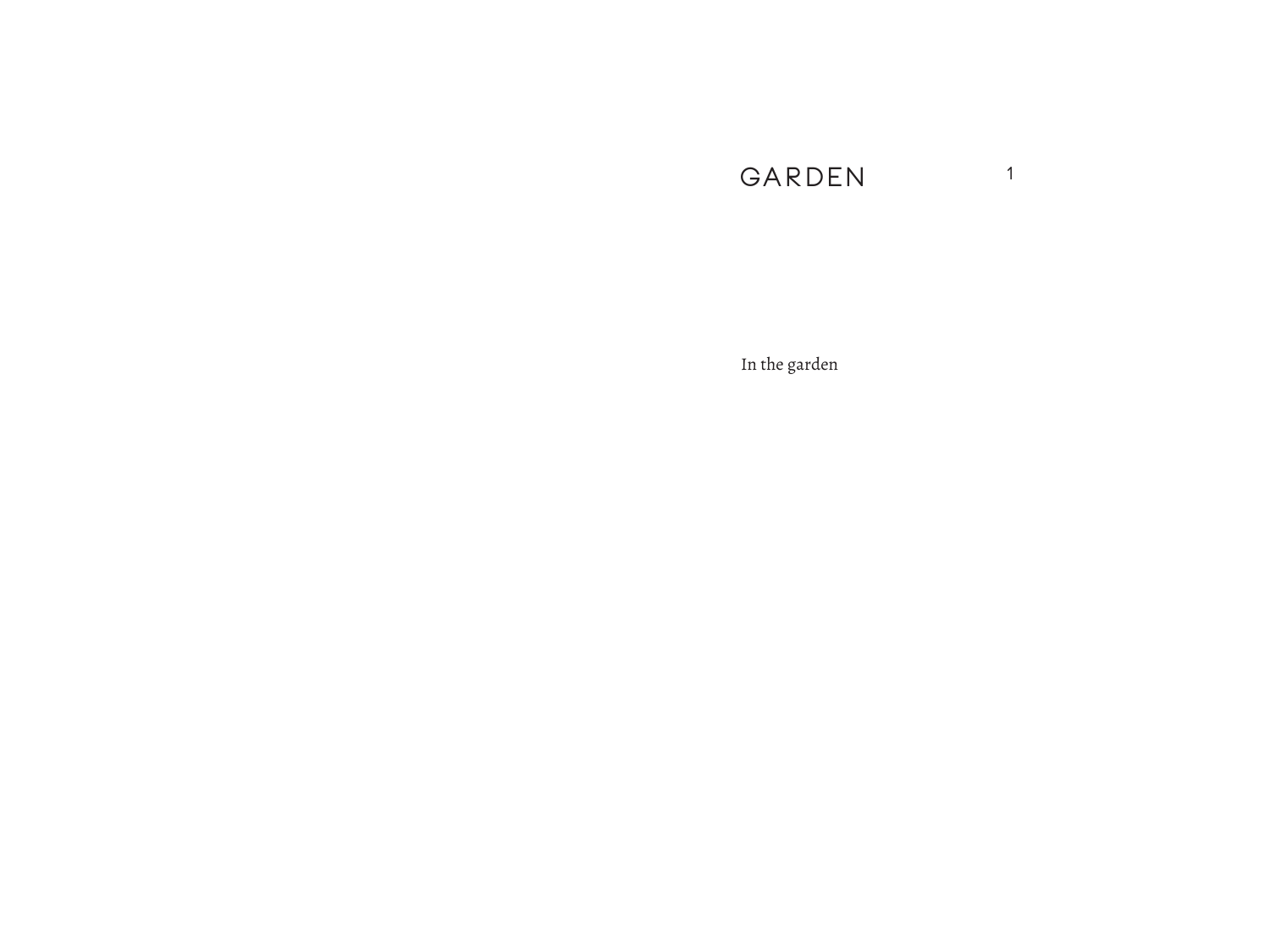LIFT  $\overline{1}$ 

 $_{\mathrm{lift}}$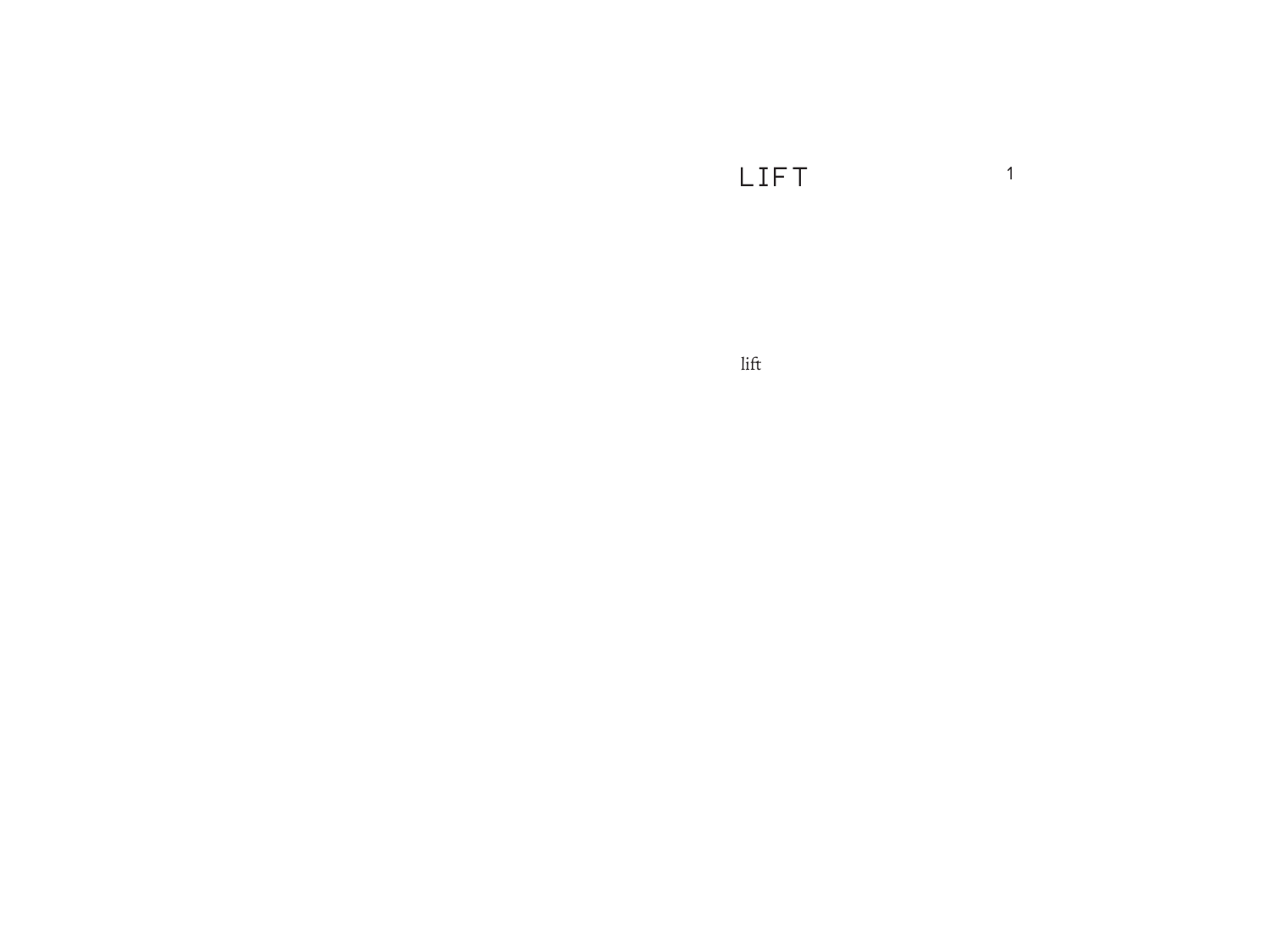#### CLOUD9  $\overline{1}$

Cloud9